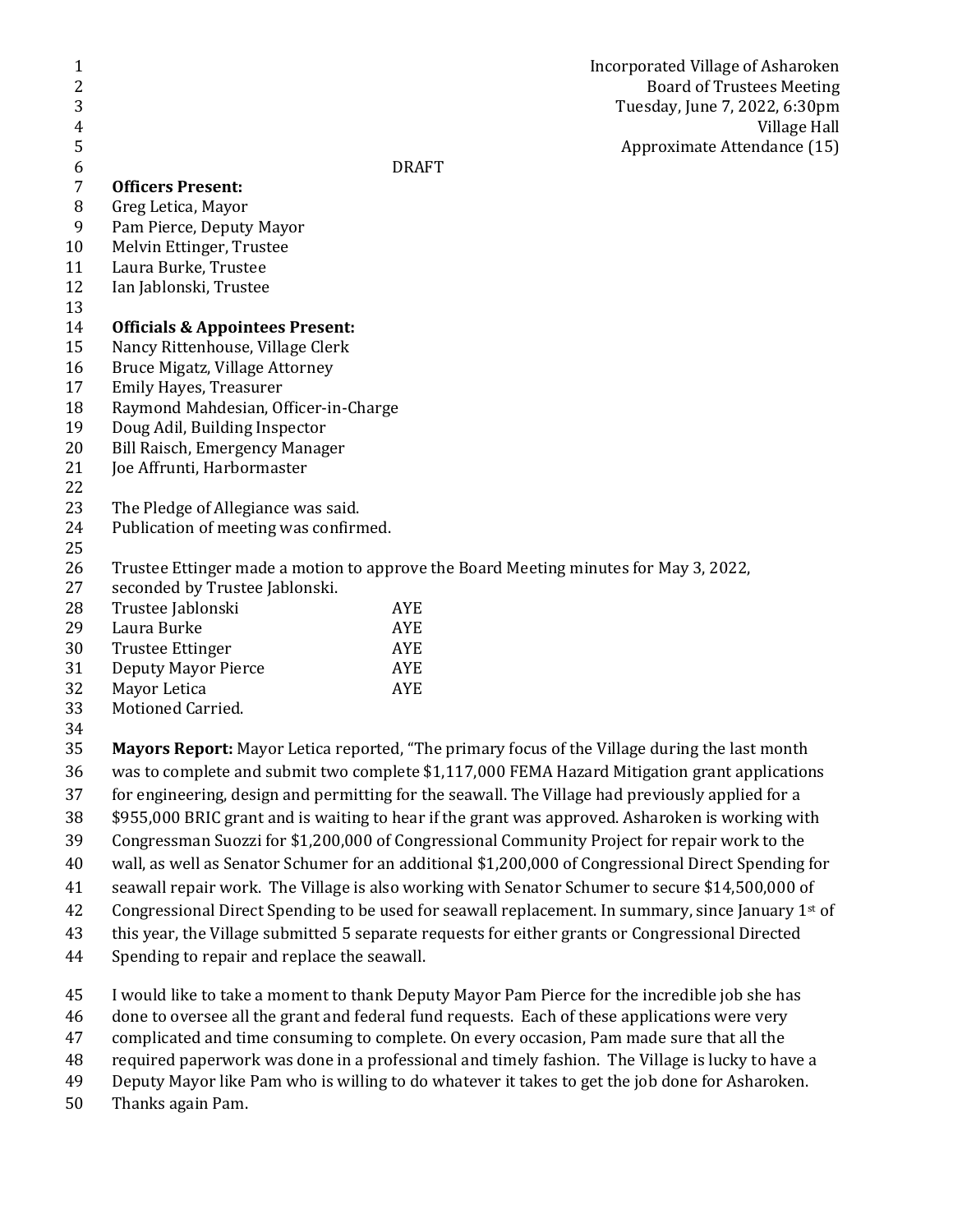- In other seawall news, I wrote to Huntington Town Supervisor Ed Smyth on May  $23<sup>rd</sup>$  to request
- 52 that the Town formally partner with the Village to fix the seawall. On June  $3<sup>rd</sup>$ , Deputy Mayor Pam
- Pierce and I met with Huntington Supervisor Smyth, Deputy Supervisor John McCarron and Deputy
- Director of Maritime Services Grant Chelius to discuss the letter I submitted and begin to formulate
- a plan going forward. It was an extremely productive meeting and I look forward to working with
- the Town going forward.
- The Village also arranged a seawall site visit, scheduled for next week, with the US Army Corps of
- Engineers to review the area of the seawall that is collapsing and have the Corps suggest some type
- of short-term stabilization. During the month I also had conversation with Huntington Town
- Highway Superintendent Andre Sorrentino to secure the Town's assistance in implementing this
- short- term repair.
- In 2017, 2018 and 2021 the Town and Village worked together to do major maintenance projects
- on the wall and share in the costs of the projects. This unique partnership has defrayed costs for
- the Village and made these complicated projects much easier to mobilize and complete. The Village
- owes former Town Highway Superintendents Gunther and Orelli a debt of gratitude for their
- terrific cooperation.
- Lastly, and maybe most importantly, I would like to make one more comment on the seawall. At
- last month's BOT meeting a resident claimed that the Village owes \$500,000 for the seawall. That
- unfounded allegation was subsequently morphed in a letter he sent to residents accusing the
- Village of spending over \$500,000 of Village money to fix the seawall. Let me be as clear as I can,
- there is no truth to any of these allegations. They are simply ludicrous. The Village has not spent
- $5500,000$  on the seawall and is not obligated, nor does it owe any funds for the seawall on June 7<sup>th</sup>,
- 2022.
- These are the facts. In 2018 the Village purchased \$11,094.30 worth of stones to secure a sink hole
- that had developed. Also, in 2018 the Village paid \$7778.75 for engineering and supervision costs
- for the sink hole repair The Town provided in kind help by placing the stones. In 2021 the Village
- spent \$3850 to replace toes stones that had been displaced. The Town paid for half of this project.
- In 2022 the Village spent \$8500 to secure the services of an engineering firm, GEI, to assist with
- completion of the two FEMA Hazard Mitigation grants and provide the Village with a template to
- facilitate the Village, in the future, independently complete these complicated grant applications.
- These are the facts of what has been spent on the wall. Anything to the contrary that you may read
- or be told is completely wrong.
- People often have asked me how the Village has managed to go seven years without a tax increase.
- There are many components that have helped the Village not to raise taxes: careful and thorough
- budgeting, increases in building permit fees from a substantial increase in construction, increases in
- the assessment role resulting from new houses being built, buying out a full time police officer and
- replacing him with one starting out at a much lower base salary, going to outside carting, using
- shared services with other communities to lower costs, applying for and securing grants to defray
- costs (\$1.4 million to date) and developing excellent personal relationships with outside agencies.
- Additionally, having a Village Clerk and Treasurer each with 14 years of experience working on
- Village budgets gives Asharoken an excellent perspective on how to keep costs down and find
- outside sources of revenue. In summary, seven years without a tax increase has been the result of a
- lot of hard work and careful planning.
- Moving on to road paving. On June 1st the Village received bids to pave two sections of Asharoken.
- The first one is from Village Hall to 285 Asharoken to restore the roadway to its condition prior to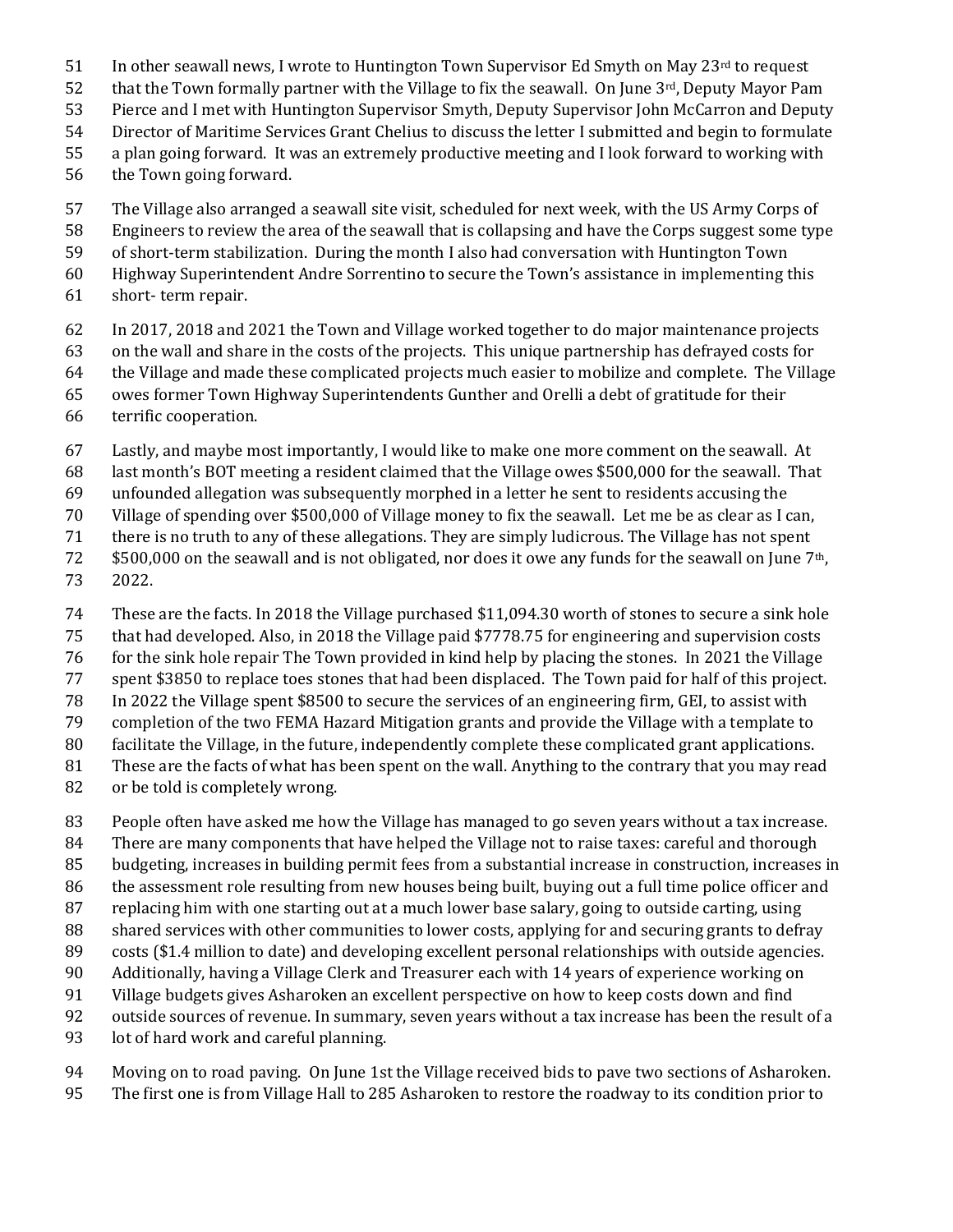- the National Grid gas main replacement. National Grid will pay the complete cost of resurfacing this
- section. The second section of road paving will extend from 355 to 501 Asharoken Avenue as well
- as repair the extended shoulder. The cost of this section will be paid for by a \$70,000 Multimodal
- Grant, the Village's accrued CHIPS money and the balance will come out of the Village's Highway
- reserve fund. This evening the Village will evaluate the bids and I expect that a bidder will be
- selected. When both sections are completed, I can proudly say that during my 10 years as Mayor all
- Asharoken Avenue, from Village Hall to 563 Asharoken Avenue will have been resurfaced.

## **Trustees:**

- Deputy Mayor Pierce: During the month I spent time on the grants for the seawall. Mayor Letica and
- I met with engineers from H2M regarding consulting work for future grants and I also witnessed
- the bid openings for the paving contracts. I visited 138 Asharoken Avenue for exposed metal
- connections between the groins and an area on the west side of the beach. This will be discussed
- during new business. I reviewed the minutes, vouchers, and police report.
- 
- Trustee Ettinger: During the month I had discussions with Officer Mahdesian regarding police
- matters. Our police department did not have any COVID cases. The police department had a good
- month. I worked with officer-in-Charge and Clerk Rittenhouse on the DASNY grant support
- documents. I discussed with officer Mahdesian the staff needed for the fourth of July. Reviewed the paving bids, vouchers, foils, minutes, abstract and payment vouchers, and police report.
- 
- 
- Trustee Burke: During the month I reviewed the minutes, paving bids, abstract, vouchers, police report, worked with Deputy Mayor Pierce reviewing the groins on the sound side beach. The
- blessing of the fleet is this Saturday at 10:00am.
- 

- Trustee Jablonski: During the month; I reviewed, the minutes, payment vouchers, police report, paving bids, and various correspondences.
- **Attorney Migatz**: During the month the zoning board met on May 24<sup>th</sup> they heard three applications.
- 125 1. Nancy & Peter Zimiles 279 Asharoken Avenue, this was a continuation of the hearing on March 22, 2022, the applicants filed for several side yard variances to construct a new single-family dwelling and accessory structure and special use permit for that accessory dwelling. That application was granted.
- 2. The second case was Lucy Verdone 285 Asharoken Avenue this hearing was continued from December 21, 2021, this application was for a side and rear yard setback variance for a free-131 standing solar array. The natural grade of the rear yard and the proposed location of the solar array is to be lowered by three feet. The application was granted subject to the issuance of an excavation permit per Chapter 64 of the Village Code.
- 3. The third case was Scott Hartinger 15 North Harbor Road an application for a use variance for an alteration of an accessory structure for use of an art studio needing a rear yard setback variance for that structure; the applicant did not have representation. I informed 137 the applicant that the application presents complex issues with law being a use variance and should consider an adjournment and coming back with counsel. The adjournment was granted to another date to be continued.
- 
- 141 The planning board did not meet in May.
- We have a pending lawsuit with Ackeson and Guinta against the village, that litigation is challenging
- the denial of dock permits. The village board denied those permits and the applicants challenged
- 144 that in the supreme court, the supreme court upheld the villages determination. The applicants
- appealed to the appellate division about a year and half ago. I received notice that the case will soon
- be placed for argument on the appellate division calendar, but no exact date has been determined.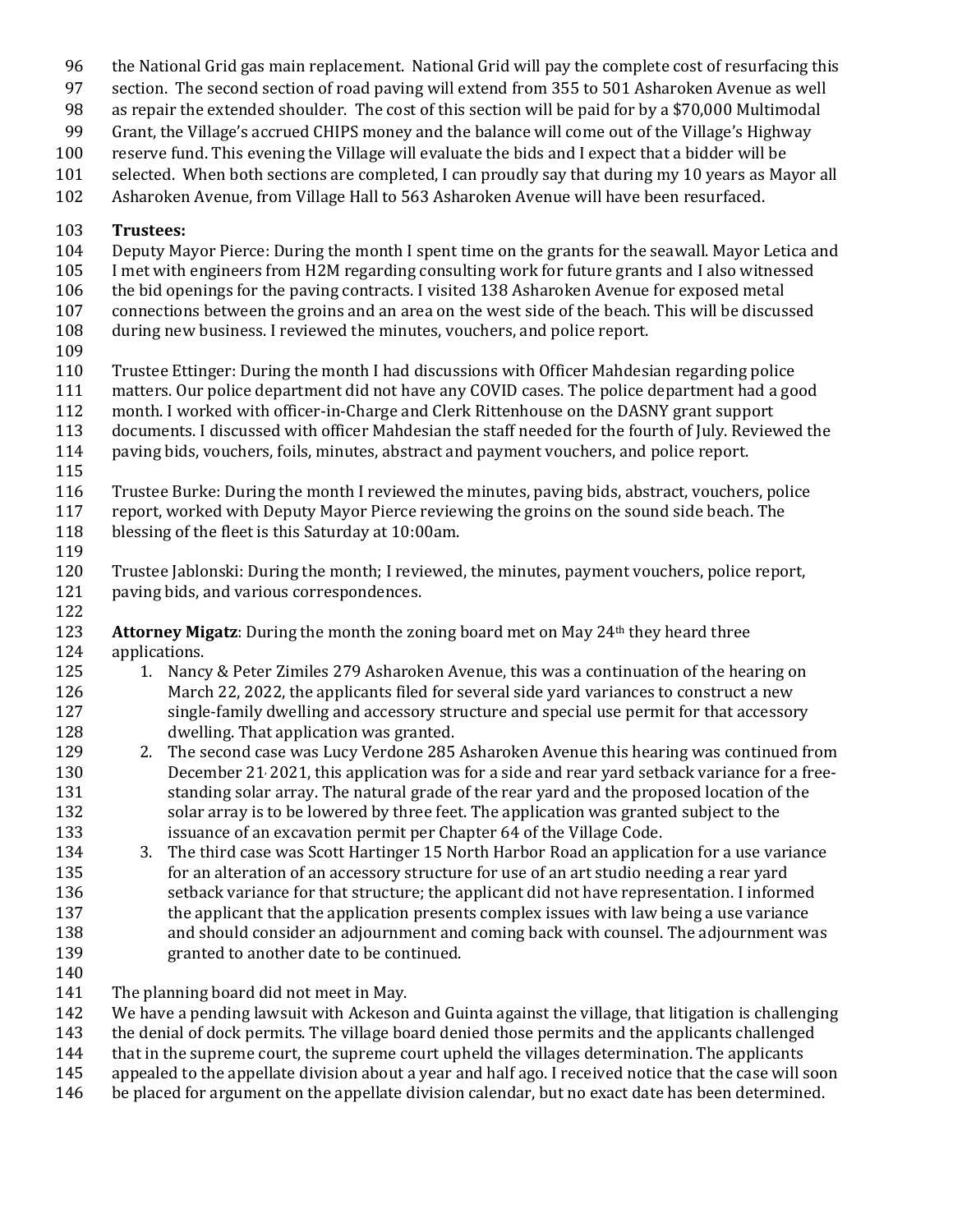- 
- **Village Treasurer**: Emily Hayes reported for the month of May. The village received a \$69,500
- grant from NYS for the dune restoration project. The vouchers totaled \$111,707.55. Included in the
- vouchers this month was a bill from Hartt Borg Insurance for \$43,435.28 and a repayment of a
- village tax lien in the amount of \$11,527.60 and second payment to Grucci Fireworks for
- \$11,250.00. There will be a separate resolution to approve the vouchers and budget transfers.
- 
- **Police Report:** Officer Mahdesian reported 43 summonses. He reported an accident past Bevin Road, the car was upside down, five people were in the car. We have a good relationship with our neighboring municipalities, Northport Police responded, we had to shut down the road for about an hour. Summer season is starting, and we still are working on getting an engine for the police boat. We will be getting assistance from our surrounding marine patrol to fill in. Officer Mahdesian discussed the incident in Texas and reported that we train under the Homeland Security training procedures. We perform active shooter drills at 4:00am in the malls and Huntington Hospital. We
- carry patrol rifles in the cars. I want to ensure you that we are prepared.
- 
- Mayor Letica noted that officer Josephson is one of the best firearm officers. We are fortunate to have many of our officers in our department.
- 

 **Superintendent of Buildings**: Doug Adil reported the following: responded to a homeowner question regarding finishing the area between their Belgian block and apron. Inspected a new

- driveway. Met with a builder to discuss fire sprinkler requirements. Reviewed construction
- drawings for a new dwelling 219 Asharoken Avenue. Re-reviewed plans for 399, permit was issued. Discussed requirements for fencing. Performed 15 Inspection.
- 
- **Emergency Manger**: Bill Raisch noted that he is reaching out to key agencies to discuss planning and resources if we lose access to Asharoken Avenue near the seawall. We are working with Suffolk
- County public works, the ACOE, NYSDEC and Town of Huntington highway department and will
- have a virtual call to discuss the plan to put in place in the next two weeks.
- 
- **Harbormaster:** Joe Affrunti has been in communication with the Huntington Harbormaster office regarding stray boats and sections of docks. We repaired the police boat trailer. We are working on
- getting the 5MPH signs in the water. I have been promised that tomorrow they will be installed.
- Mayor noted that officer Rogin was very helpful transporting the boat to have the trailer fixed.
- 
- Clerk Rittenhouse presented the bids.
- Presentation of Bids: Bids were opened on June 1st at 2:00pm; Officer Josephson and Deputy Mayor
- Pierce were present.

## **Paving and Striping Part of Asharoken Avenue From 355 Asharoken Ave. to 501 Asharoken**

- **Ave. and extended shoulder repair.**
- Bids:
- **Rosemar** \$243,000 from 355 Ash to 501 Ash; Alt. #1 Milled Material for Shoulder \$3000.00 Alt #2
- Paved Material for Shoulder \$12,500.00.
- **Pioneer Paving** \$265,920 from 355 Ash to 501 Ash; Alt #1 Milled Material for Shoulder \$10,000 Alt #2 Paved Material for Shoulder \$0.00.
- **Posillico Paving** \$278,025.60 from 355 Ash to 501 Ash; Alt #1 Milled Material for Shoulder
- \$30,000 Alt #2 Paved Material for Shoulder \$35,000.
- **Graci Paving** \$296,434.00 from 355 Ash to 501 Ash; Alt #1 Milled Material for Shoulder \$6,885.00
- Alt #2 Paved Material for Shoulder \$59,000.00.
- **Gazebo Contracting** \$525,780.00 from 355 Ash to 501 Ash; Alt #1 Milled Material for Shoulder
- \$64,600.00 Alt #2 Paved Material for Shoulder \$134,160.00.
-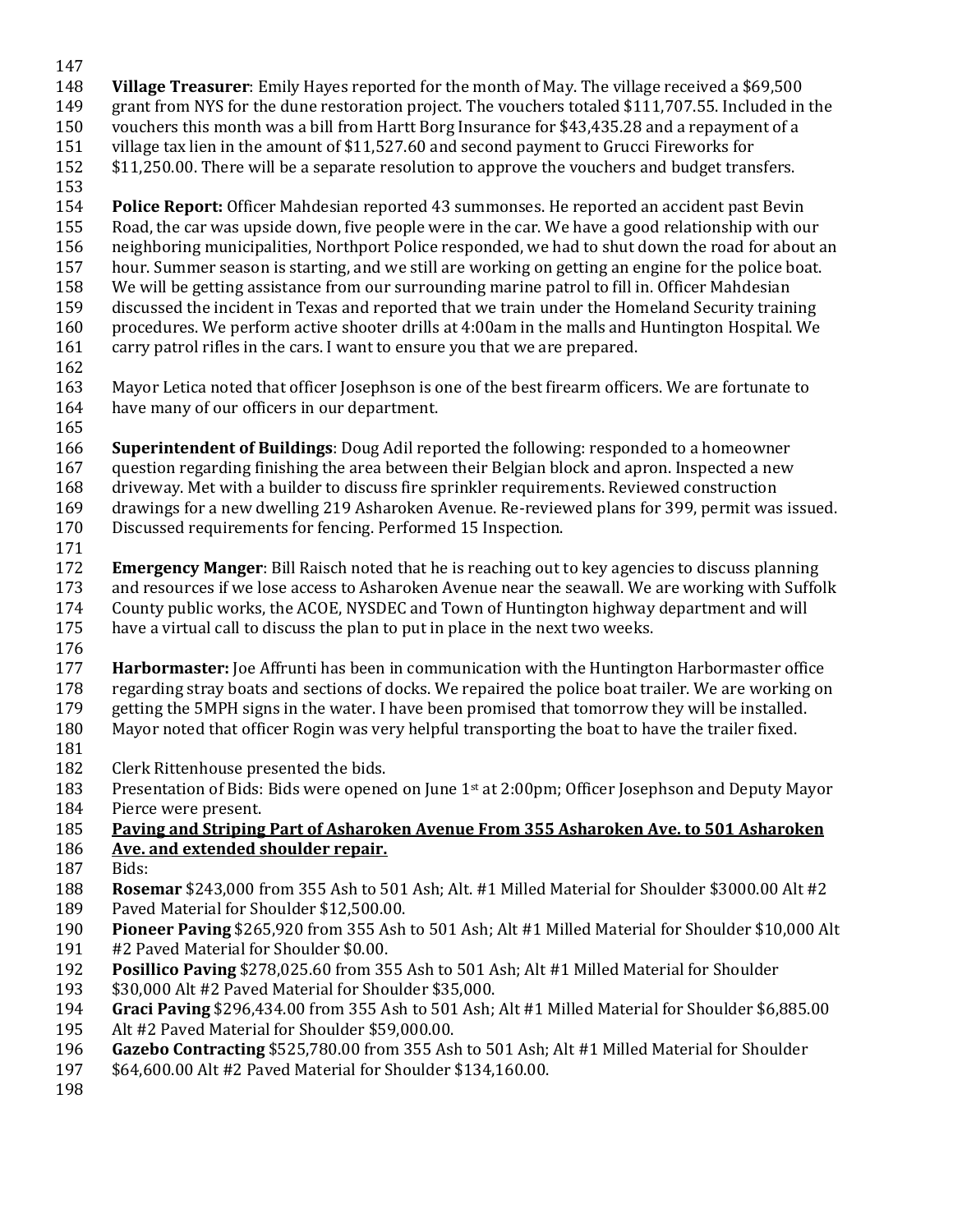## **Paving and Striping Part of Asharoken Avenue from Village Hall To Duck Island Lane and**

- **Entrance to Beach Plum Drive (this portion will be paid by National Grid).**
- Posillico Paving \$269,580.60
- Rosemar \$283,893.00
- Pioneer Paving \$344,303.50
- Graci Paving \$384,867.50
- Gazebo Contracting \$728,735.00
- 
- **Resolutions:**
- **Resolution (2022-55)** Be It Resolved that the Village Board approves the budget transfers for the
- month of May 2022.
- Trustee Jablonski made a motion to approve, seconded by Trustee Burke.
- Trustee Jablonski AYE
- Trustee Burke AYE
- 213 Trustee Ettinger AYE
- Deputy Mayor Pierce AYE Mayor Letica AYE
- 
- Motioned Carried
- **Resolution (2022-56)** Be It Resolved that the Village Board does hereby approve the vouchers for 218 the month of May 2022 in the amount of \$111,707.55.
- Trustee Ettinger made a motion to approve, seconded by Trustee Jablonski.
- Trustee Jablonski AYE Trustee Burke AYE 222 Trustee Ettinger AYE
- Deputy Mayor Pierce AYE 224 Mayor Letica AYE
- Motioned Carried
- 
- **Resolution (2022-57)** Be It Resolved that the Village Board does hereby approve a tent permit for Dominic Marino located at 103 Asharoken Avenue from July 22, 2022, thru July 24, 2022.
- Mayor Letica made a motion to approve, seconded by Trustee Ettinger.
- Trustee Jablonski AYE Trustee Burke AYE
- 232 Trustee Ettinger AYE
- Deputy Mayor Pierce AYE
- 234 Mayor Letica AYE
- Motioned Carried
- 
- **Resolution (2022-58)** Be It Resolved that the Village Board does hereby approve a tent permit for Tim and Jen Bisson located at 23 Bevin Road from June 23, 2022, thru June 26, 2022.
- Mayor Letica made a motion to approve, seconded by Trustee Burke.
- Trustee Jablonski AYE Trustee Burke AYE 242 Trustee Ettinger AYE Deputy Mayor Pierce AYE Mayor Letica AYE Motioned Carried
- 
- **Resolution (2022-59)** Be It Resolved that the Village Board does hereby approve a tent permit for Jason Morgese who lives at 2 Lobster Way location of tent would be Duck Island Corp, the old boat
- 249 house foundation by the causeway from May  $25<sup>th</sup>$ , 2022, thru September 30, 2022.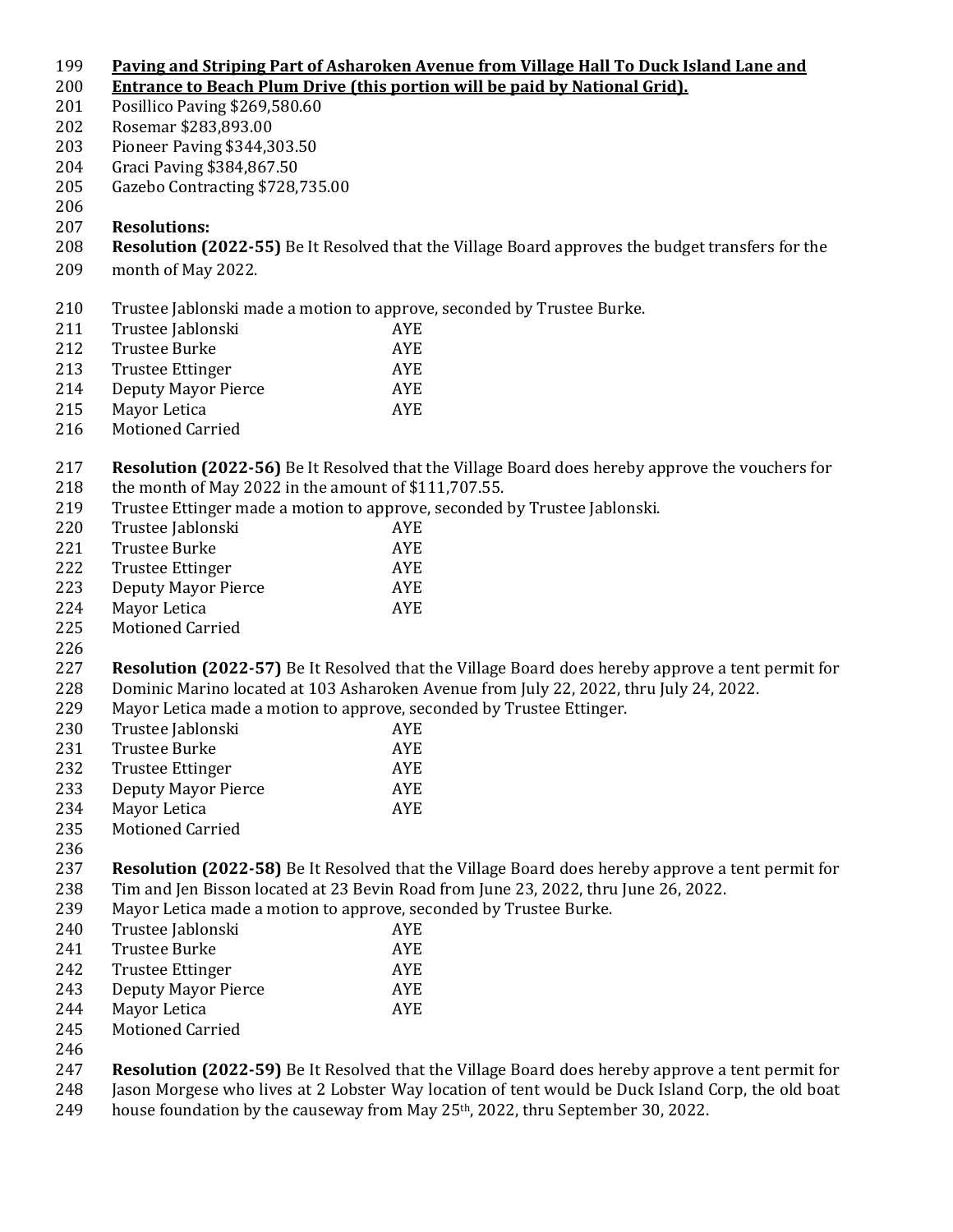| 250<br>Trustee Burke made a motion to approve, seconded by Mayor Letica. |  |
|--------------------------------------------------------------------------|--|
|--------------------------------------------------------------------------|--|

| 25U | Trustée Burke made à motion to approve, seconded by Mayor Letica.                                                                                                    |                                                                                                         |  |
|-----|----------------------------------------------------------------------------------------------------------------------------------------------------------------------|---------------------------------------------------------------------------------------------------------|--|
| 251 | Trustee Jablonski                                                                                                                                                    | <b>AYE</b>                                                                                              |  |
| 252 | <b>Trustee Burke</b>                                                                                                                                                 | <b>AYE</b>                                                                                              |  |
| 253 | <b>Trustee Ettinger</b>                                                                                                                                              | <b>AYE</b>                                                                                              |  |
| 254 | <b>Deputy Mayor Pierce</b>                                                                                                                                           | AYE                                                                                                     |  |
| 255 | Mayor Letica                                                                                                                                                         | <b>AYE</b>                                                                                              |  |
| 256 | <b>Motioned Carried</b>                                                                                                                                              |                                                                                                         |  |
| 257 |                                                                                                                                                                      |                                                                                                         |  |
| 258 |                                                                                                                                                                      | <b>Resolution (2022-60)</b> Be It Resolved that the Village Board does hereby approve a tent permit for |  |
| 259 |                                                                                                                                                                      | Linda Orofino located at 275 Asharoken Avenue from July 3, 2022, thru July 6, 2022.                     |  |
| 260 | Trustee Ettinger made a motion to approve, seconded by Trustee Burke.                                                                                                |                                                                                                         |  |
| 261 | Trustee Jablonski                                                                                                                                                    | <b>AYE</b>                                                                                              |  |
| 262 | <b>Trustee Burke</b>                                                                                                                                                 | <b>AYE</b>                                                                                              |  |
| 263 | <b>Trustee Ettinger</b>                                                                                                                                              | <b>AYE</b>                                                                                              |  |
| 264 | <b>Deputy Mayor Pierce</b>                                                                                                                                           | <b>AYE</b>                                                                                              |  |
| 265 | Mayor Letica                                                                                                                                                         | <b>AYE</b>                                                                                              |  |
| 266 | <b>Motioned Carried</b>                                                                                                                                              |                                                                                                         |  |
| 267 |                                                                                                                                                                      |                                                                                                         |  |
| 268 |                                                                                                                                                                      | <b>Resolution (2022-61)</b> Be It Resolved that the Village Board does hereby approve a tent permit for |  |
| 269 |                                                                                                                                                                      | Ray D'Antoni located at 100 Cove Road from June 25, 2022, thru June 26, 2022.                           |  |
| 270 |                                                                                                                                                                      |                                                                                                         |  |
|     | Mayor Letica made a motion to approve, seconded by Trustee Burke.<br>Trustee Jablonski                                                                               |                                                                                                         |  |
| 271 |                                                                                                                                                                      | <b>AYE</b>                                                                                              |  |
| 272 | <b>Trustee Burke</b>                                                                                                                                                 | <b>AYE</b>                                                                                              |  |
| 273 | <b>Trustee Ettinger</b>                                                                                                                                              | <b>AYE</b>                                                                                              |  |
| 274 | <b>Deputy Mayor Pierce</b>                                                                                                                                           | AYE                                                                                                     |  |
| 275 | Mayor Letica                                                                                                                                                         | <b>AYE</b>                                                                                              |  |
| 276 | <b>Motioned Carried</b>                                                                                                                                              |                                                                                                         |  |
| 277 |                                                                                                                                                                      |                                                                                                         |  |
| 278 |                                                                                                                                                                      | Resolution (2022-62) Be It Resolved that the Village Board does hereby approve street work              |  |
| 279 | permit to National Grid for a new gas service at 224 Asharoken Avenue.                                                                                               |                                                                                                         |  |
| 280 | Trustee Jablonski made a motion to approve, seconded by Mayor Letica.                                                                                                |                                                                                                         |  |
| 281 | Trustee Jablonski                                                                                                                                                    | <b>AYE</b>                                                                                              |  |
| 282 | <b>Trustee Burke</b>                                                                                                                                                 | AYE                                                                                                     |  |
| 283 | <b>Trustee Ettinger</b>                                                                                                                                              | <b>AYE</b>                                                                                              |  |
| 284 | <b>Deputy Mayor Pierce</b>                                                                                                                                           | <b>AYE</b>                                                                                              |  |
| 285 | Mayor Letica                                                                                                                                                         | AYE                                                                                                     |  |
| 286 | <b>Motioned Carried</b>                                                                                                                                              |                                                                                                         |  |
|     |                                                                                                                                                                      |                                                                                                         |  |
| 287 |                                                                                                                                                                      | <b>Resolution (2022-63)</b> Be It Resolved that the Village Board does hereby approve the estimate not  |  |
| 288 | to exceed \$2860.00 to codify the eight local laws passed into our Ecode360, the remaining local                                                                     |                                                                                                         |  |
| 289 | laws will be included on the Disposition List at the end of our Code. See attached estimate.<br>Mayor Letica made a motion to approve, seconded by Trustee Ettinger. |                                                                                                         |  |
| 290 |                                                                                                                                                                      |                                                                                                         |  |
| 291 | Trustee Jablonski                                                                                                                                                    | <b>AYE</b>                                                                                              |  |
| 292 | <b>Trustee Burke</b>                                                                                                                                                 | <b>AYE</b>                                                                                              |  |
| 293 | <b>Trustee Ettinger</b>                                                                                                                                              | <b>AYE</b>                                                                                              |  |
| 294 | <b>Deputy Mayor Pierce</b>                                                                                                                                           | <b>AYE</b>                                                                                              |  |
| 295 | Mayor Letica                                                                                                                                                         | <b>AYE</b>                                                                                              |  |
| 296 | <b>Motioned Carried</b>                                                                                                                                              |                                                                                                         |  |
| 297 |                                                                                                                                                                      |                                                                                                         |  |

 **Resolution (2022-64)** Be It Resolved that the Village Board does hereby ratify the proposal from GEI Consultants to prepare two grant applications DR-4480 (COVID) and DR-4615 (Ida), project cost for each grant application is \$1,117,000 for planning and design and development for the Sea Wall Shoreline/Rehabilitation Project Scoping, GEI consultant fee is \$8500.00; in addition, GEI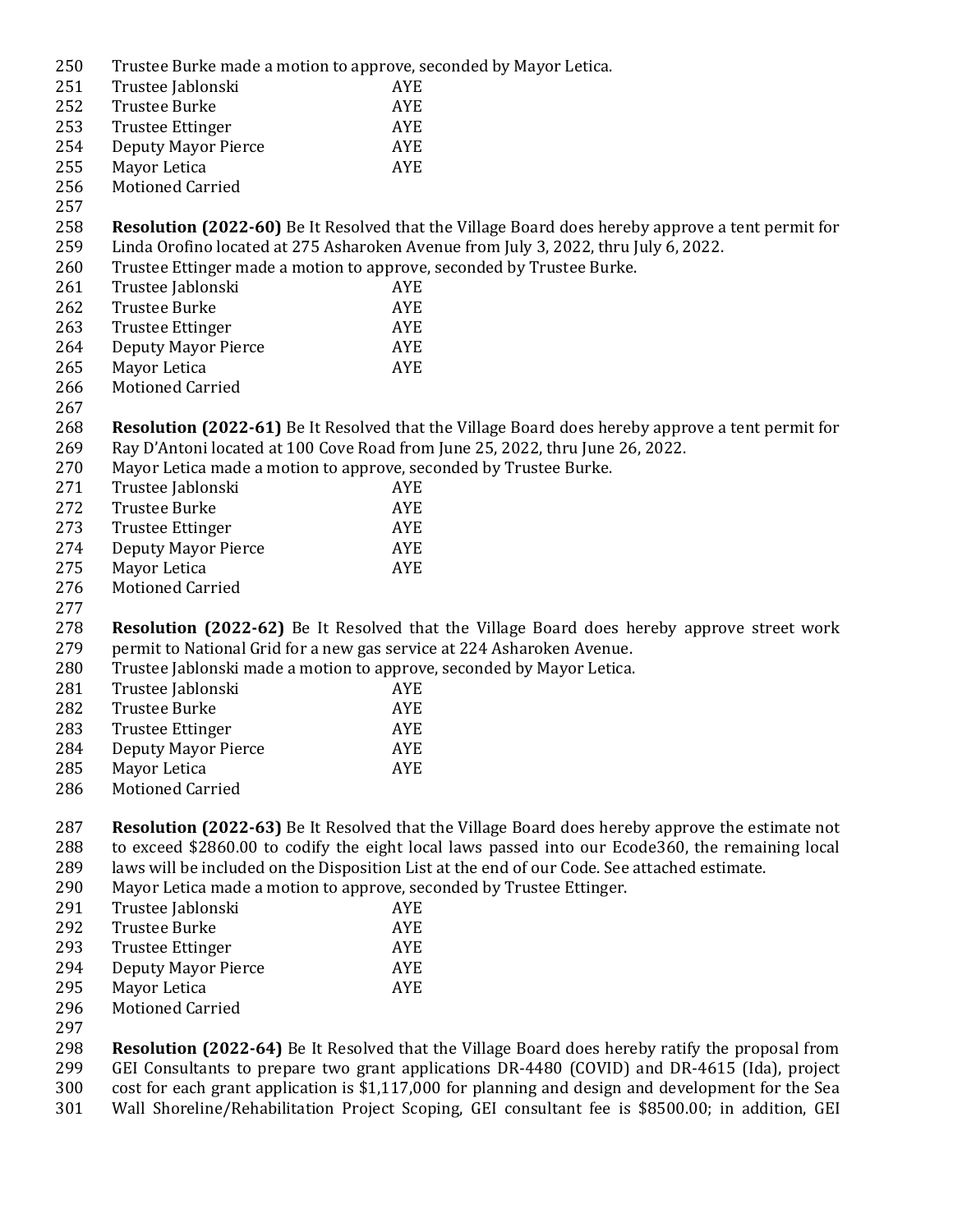| 302 |  |  | Consultants assisted on the BRIC grant application for planning and design and development at no |  |  |  |
|-----|--|--|--------------------------------------------------------------------------------------------------|--|--|--|
|-----|--|--|--------------------------------------------------------------------------------------------------|--|--|--|

- cost.
- Deputy Mayor Pierce made a motion to approve, seconded by Mayor Letica.
- Trustee Jablonski AYE Trustee Burke AYE Trustee Ettinger AYE
- Deputy Mayor Pierce AYE
- Mayor Letica AYE
- Motioned Carried
- 
- **Resolution (2022-65)** Be It Resolved that the Village Board does hereby ratify the Hazard Mitigation Program Match Commitment, the commitment is to meet the matching fund requirements for the Sea Wall Shoreline/Rehabilitation Project Scoping, the local matching fund requirement is \$107,600.00.
- Deputy Mayor Pierce made a motion to approve, seconded by Mayor Letica.
- Trustee Jablonski AYE
- Trustee Burke AYE
- Trustee Ettinger AYE
- Deputy Mayor Pierce AYE
- Mayor Letica AYE
- Motioned Carried
- 
- These matching funds are related to the two grant applications submitted (DR-4480 (COVID) and
- DR-4615 (Ida) for planning and design and development for the Sea Wall Shoreline/Rehabilitation Project Scoping.
- 

 **Resolution (2022-66)** Be It Resolved that the Village Board does hereby authorize the Mayor to sign the agreement with Rosemar Contracting Inc. to Mill, Pave, Stripe part of Asharoken Avenue from 355 Asharoken Ave. to 501 Asharoken Ave. at a cost of \$243,000.00 and extended shoulder

- repair using Alt #2 paved material at a cost of \$12,500.00.
- Mayor Letica made a motion to approve, seconded by Trustee Ettinger.

| 333 | Trustee Jablonski   | AYE. |
|-----|---------------------|------|
| 334 | Trustee Burke       | AYE. |
| 335 | Trustee Ettinger    | AYE. |
| 336 | Deputy Mayor Pierce | AYE. |

- 337 Mayor Letica AYE
- Motioned Carried
- 

 **Resolution (2022-67)** Be It Resolved that the Village Board does hereby authorize the Mayor to sign the agreement with Posillico Civil, Inc to Mill, Pave, Stripe part of Asharoken Avenue from Village Hall to Duck Island Lane and entrance to Beach Plum Drive at a cost of \$269,580.60.

Trustee Ettinger made a motion to approve, seconded by Trustee Burke.

| 344 | Trustee Jablonski       | AYE.       |
|-----|-------------------------|------------|
| 345 | Trustee Burke           | AYE.       |
| 346 | <b>Trustee Ettinger</b> | <b>AYE</b> |
| 347 | Deputy Mayor Pierce     | AYE.       |
| 348 | Mayor Letica            | AYE.       |
| 349 | Motioned Carried        |            |

 Motioned Carried 

## **New Business:**

 1. DASNY Grant modification: Mayor Letica noted that we originally put in for a police car and guide rail. The amount of funds we are getting will be insufficient to cover the costs of these projects. I am suggesting that we look towards re-paving Bevin Road. We have police